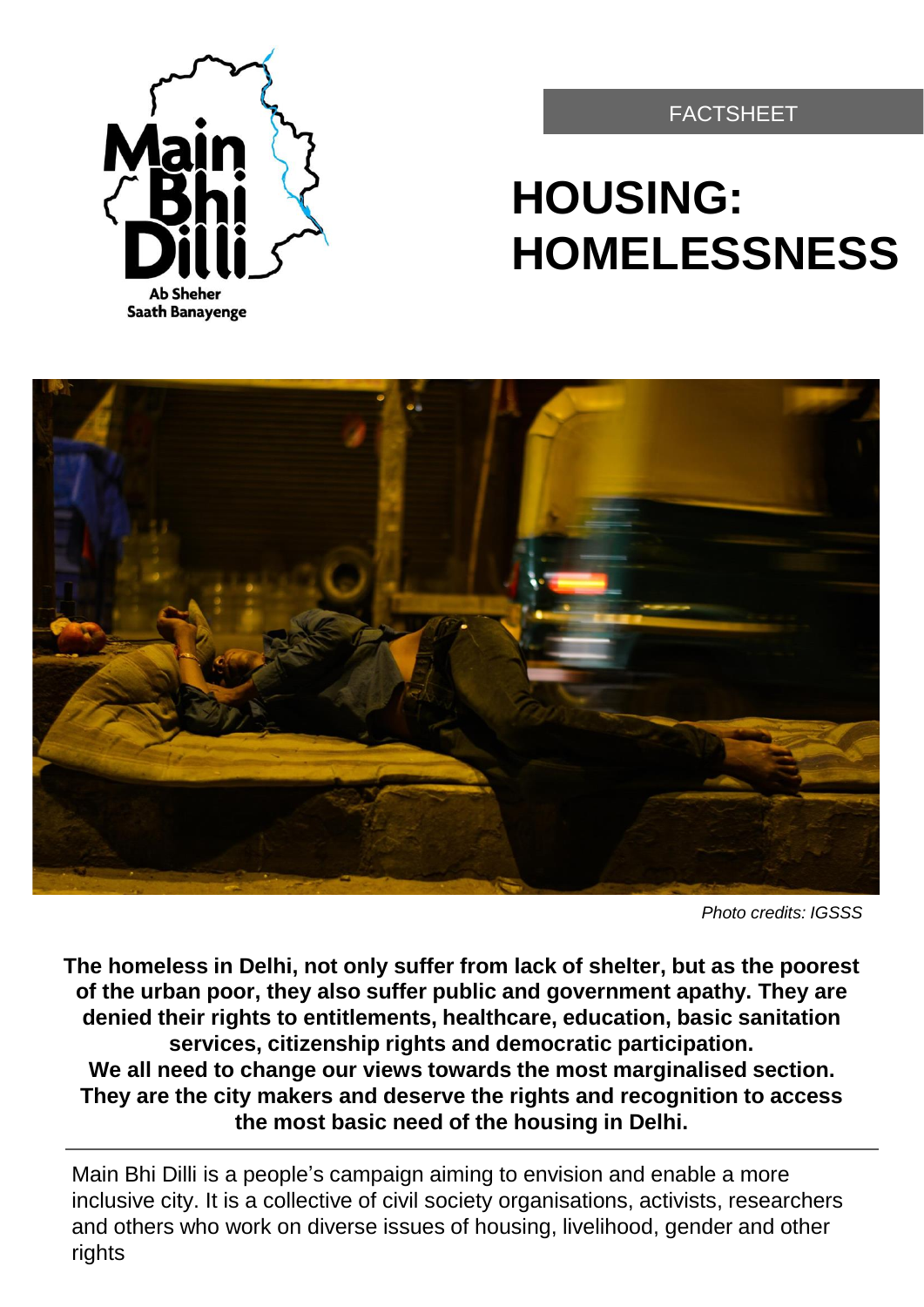## **HOMELESS IN THE CITY**

The official figures as per Census say that Delhi has 46,724 homeless people in Delhi. However, an independent survey conducted by IGSSS in 2008 puts the number close to 1,60,000 in the city. It is also evident that marginalized, deprived, and vulnerable sections of society are more likely to be rendered homeless. However, the contribution of the homeless in development of the city is undeniable; more than 60% of men and women are engaged in regular employment despite everyday violence faced by them on the streets, shelters and workplace.



59% of Shelters don't have the provisions of **Bathrooms** 



7% of Shelters are providing a space for kitchen within the shelters



18% of shelters in Delhi are friendly for People with Disabilities (PWD),

### **Contributions to the city**

82% of Homeless population work throughout the year, 8% find work occasionally

39% of Homeless belong to Schedule caste, 36% are OBC and 6% are ST

85% of the homeless migrate to Delhi in search of employment and livelihood.

According to a data collected by Housing and Land Rights Network (HLRN) in 2017, govt. authorities demolished over 53,700 homes hence evicting minimum 2.6 lakh people

A majority of the Homeless earn 200- 300 per day. Females find jobs more regularly than men but they are paid less in comparison with men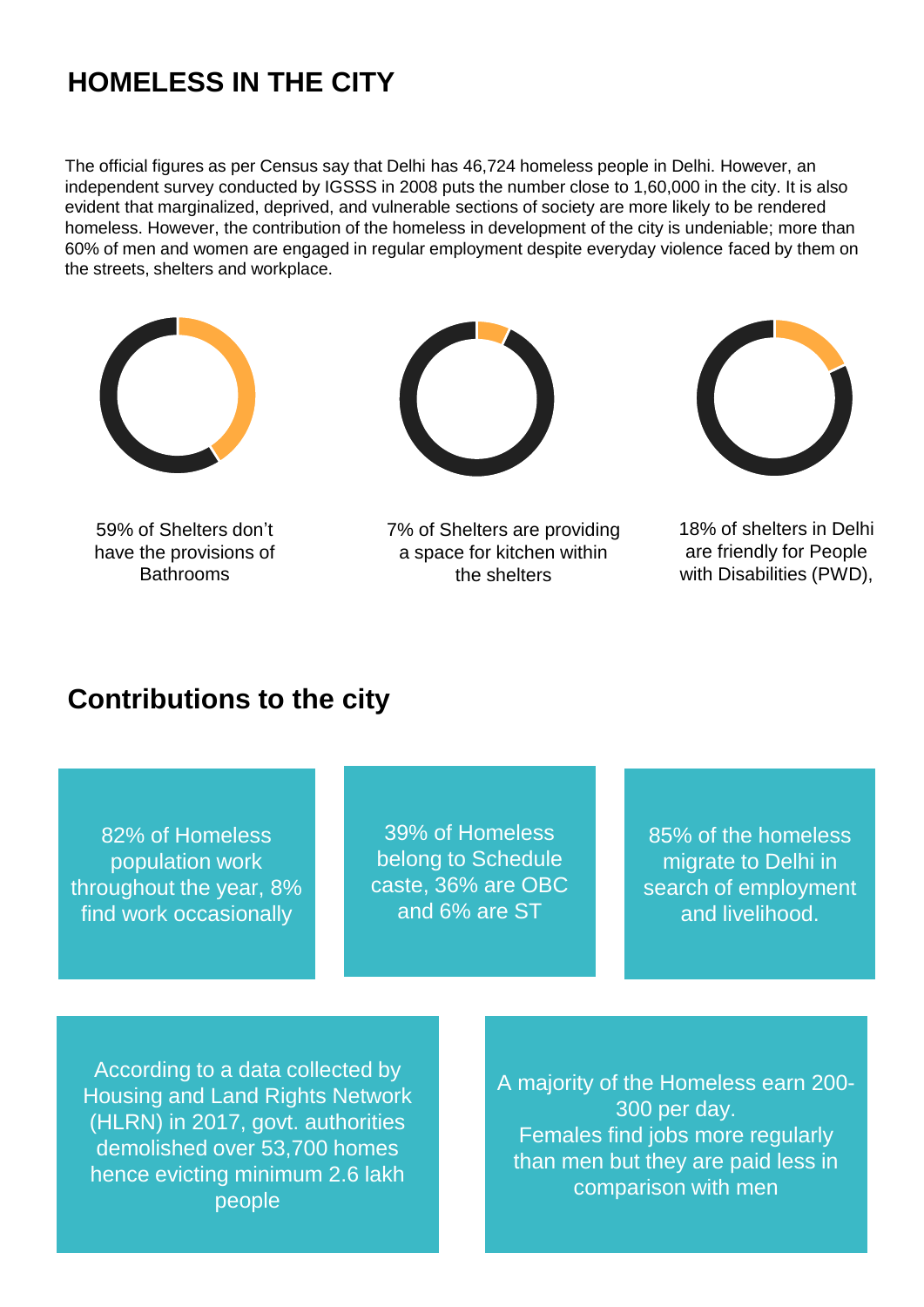## **KEY ISSUES**



#### The category of homeless further marginalises

- Having 'homeless' on Identity proofs alienates them from accessing services. - The category of homeless should have alternatives such as *AshrayGrih*.